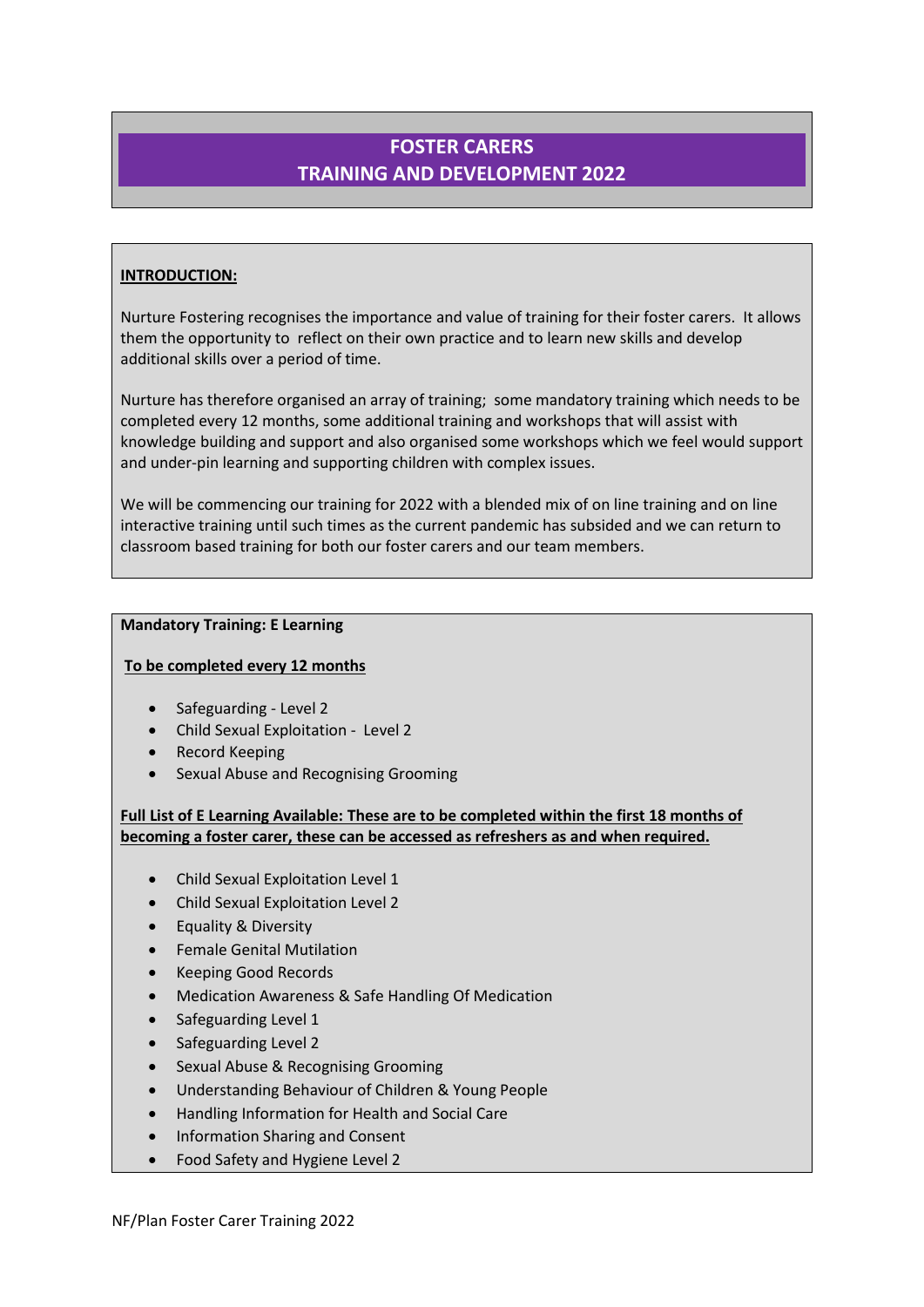- Bullying and Cyberbullying
- Effective Communication with children and families
- Honour Based violence and forced marriage
- Human trafficking and modern day slavery
- First Aid This course to be completed as soon as the foster carer has been approved

### **MANDATORY TRAINING – INTERACTIVE AND ON LINE**

- Parent & Child Training 3 days All approved parent and child foster carers or foster carers who would like to be considered for parent and child placements will be required to attend this course – March
- PACE Training June
- Safer Care and Allegations
- Care Proceedings from a child's prospective
- PTSD
- Positive Care Giving
- Caring for children and Young people that have been sexually abused Behaviours, signs and strategies to use

## **WORKSHOPS:**

- Parental controls and guidance Adam Mead
- Missing children protocol The police processes and procedures PC David
- The importance of sexual health in teenagers
- Mental Health in children and young people
- TSD Workshops and drop in sessions Supervising Social Workers

### **TRAINING CALENDER:**

| <b>COURSE</b>           | <b>DATE &amp; LOCATION</b>                                                                                                                                                                                |
|-------------------------|-----------------------------------------------------------------------------------------------------------------------------------------------------------------------------------------------------------|
| <b>Skills to Foster</b> | This course is two full days virtual $9.30 - 4.30$ ,<br>both days have to be attended:<br>February 24 & 25<br>June 16 & 17<br>September 5 & 6<br>Weekend Skills to foster training virtual 9.30-<br>4.30: |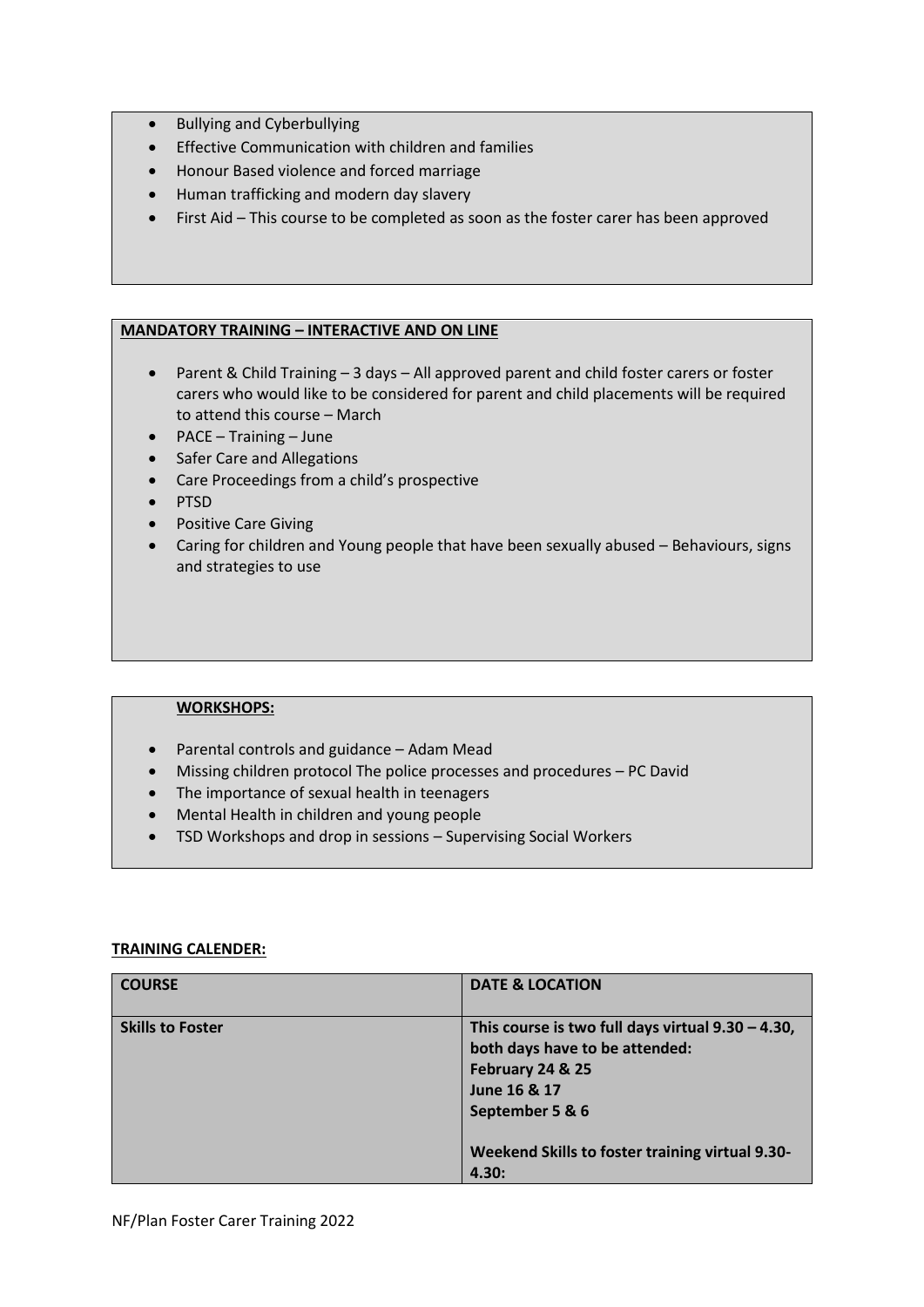|                                                                               | <b>Saturday: March 5 and 12</b>                                                     |
|-------------------------------------------------------------------------------|-------------------------------------------------------------------------------------|
|                                                                               | <b>Saturday: October 8 and 15</b>                                                   |
| <b>Skills to Foster for Transferring Foster Carers</b>                        | By arrangement to suit foster carers                                                |
| <b>Induction Training - Mandatory for all newly</b><br>approved foster carers | This will be a virtual course 10-13.00                                              |
|                                                                               | <b>January 28</b>                                                                   |
|                                                                               | March 29                                                                            |
|                                                                               | May 24                                                                              |
|                                                                               | July 21                                                                             |
|                                                                               | October 4                                                                           |
|                                                                               | November 24                                                                         |
| <b>TSD Workshops</b>                                                          | Virtual 10.00-13.00 TSD's need to be                                                |
|                                                                               | completed by your first annual review.                                              |
|                                                                               | January 27                                                                          |
|                                                                               | March 24                                                                            |
|                                                                               | <b>May 19</b>                                                                       |
|                                                                               | July 19                                                                             |
|                                                                               | October 20                                                                          |
|                                                                               | <b>December 8</b>                                                                   |
| <b>TSD Drop In Sessions</b>                                                   | These will take place the first Thursday of                                         |
|                                                                               | every month: Foster carers can drop in,<br>facetime or telephone us for support and |
|                                                                               | advice. From 10-12                                                                  |
|                                                                               | <b>February 3</b>                                                                   |
|                                                                               | March <sub>3</sub>                                                                  |
|                                                                               | <b>April 7</b>                                                                      |
|                                                                               | May 5                                                                               |
|                                                                               | June 2                                                                              |
|                                                                               | July 7                                                                              |
|                                                                               | September 1                                                                         |
|                                                                               | October 6                                                                           |
|                                                                               | <b>November 3</b>                                                                   |
| <b>IT Support</b>                                                             | Adam is available to support with any IT issues                                     |
|                                                                               | every Thursday from 10-12, you can                                                  |
|                                                                               | telephone, face time, e mail or organise to                                         |
|                                                                               | drop in for support                                                                 |
| <b>Workshops:</b><br><b>Parental Controls and Guidance</b>                    | Virtual 10-1                                                                        |
|                                                                               | March 17                                                                            |
|                                                                               |                                                                                     |
| Missing Children Protocol - A police<br>prospective                           | <b>TBC</b>                                                                          |
| <b>Effects of Domestic Violence on children</b>                               | <b>TBC</b>                                                                          |
| The importance of Sexual Health in Teenagers                                  | <b>TBC</b>                                                                          |
| <b>Mental Health and wellbeing in teenagers</b>                               | <b>TBC</b>                                                                          |
| <b>Mandatory Training</b>                                                     |                                                                                     |
| Parent & Child - 3 day training                                               | <b>Virtual Training 10-2</b>                                                        |
|                                                                               | <b>March: 4,5 and 7</b>                                                             |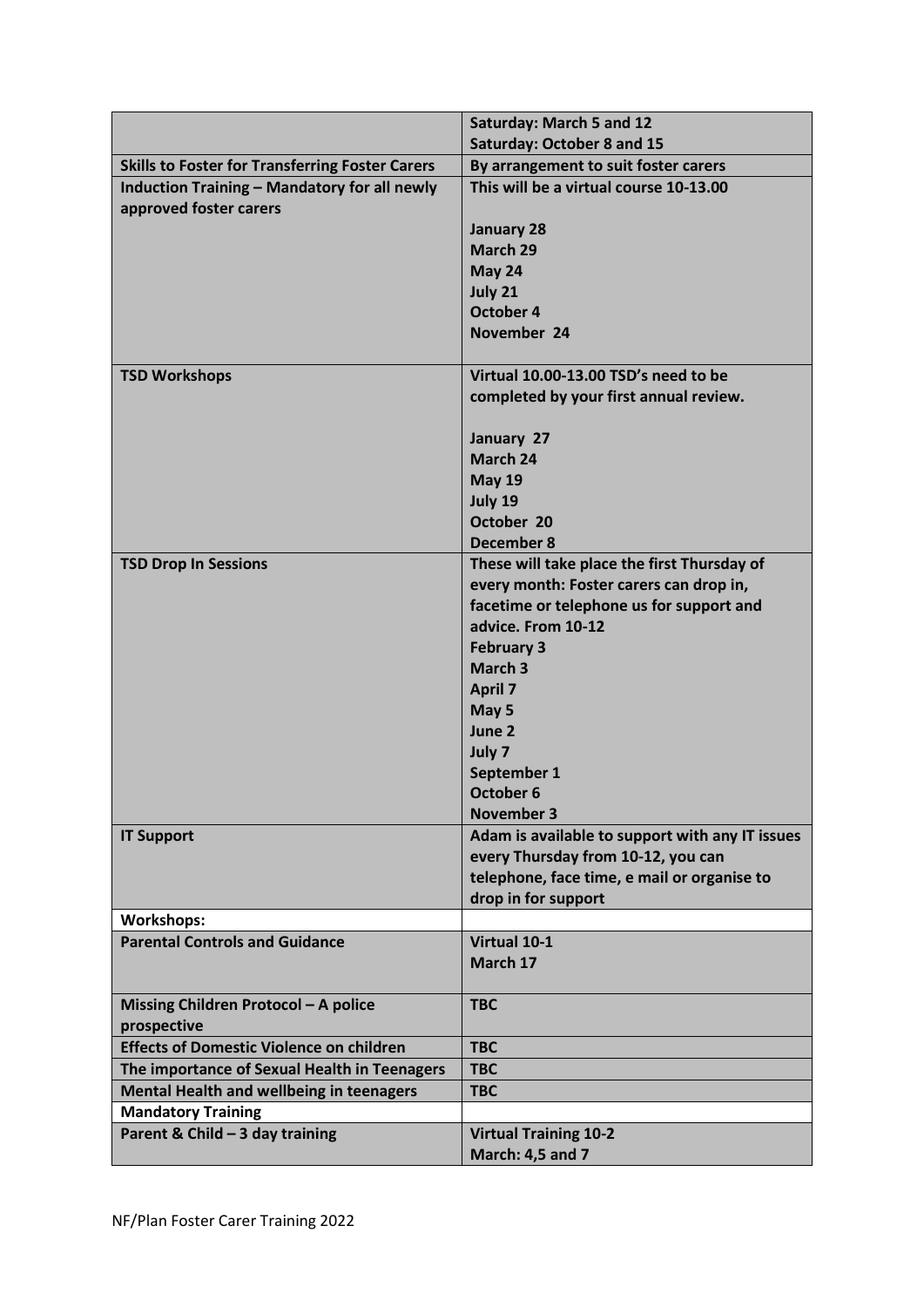|                                                                                                                | Please note that all three days must be<br>attended   |
|----------------------------------------------------------------------------------------------------------------|-------------------------------------------------------|
| PACE - (Playfulness, Acceptance, Curiosity,<br><b>Empathy) Training</b>                                        | <b>Virtual 10-2</b><br>March 10                       |
| Life story, keeping memories safe                                                                              | Virtual 10-1<br>April 19<br>November 8                |
| Care Proceedings from a child's prospective                                                                    | <b>Virtual 10-2</b><br><b>April 28</b><br>December 12 |
| <b>Safer Care &amp; allegations</b>                                                                            | <b>Virtual 10-2</b><br><b>May 10</b><br>October 13    |
| PTSD in Children and Young People                                                                              | Virtual 10-1<br>June 6                                |
| <b>Positive Care Giving</b>                                                                                    | <b>Via Zoom 10-12</b><br>July 11 <sup>th</sup>        |
| First Aid - Mandatory for all new foster carers<br>and to be repeated every three years                        | <b>By Invitation only - April</b>                     |
| Caring for Children & Young People that have<br>been Sexually Abused - Recognising the signs<br>and Behaviours | Zoom 10-1<br>September 26                             |

### **SUPPORT GROUPS**

**Nurture would like to see as many of you as possible at our support groups, we anticipate that the first three will be held on line and this will be reviewed at the end of June 2022**

February 10

April 7

June 14

August: Lewisham 4, Croydon 11 (weather permitting and restrictions permitting we are proposing one central meet up in a park/beach for all to enjoy. – This will be confirmed closer to the time. One of the above dates.

October: Lewisham 11: Croydon 18.

December: 15th December

The above dates/times and venues are subject to change and will be in line with government guidance at the time.